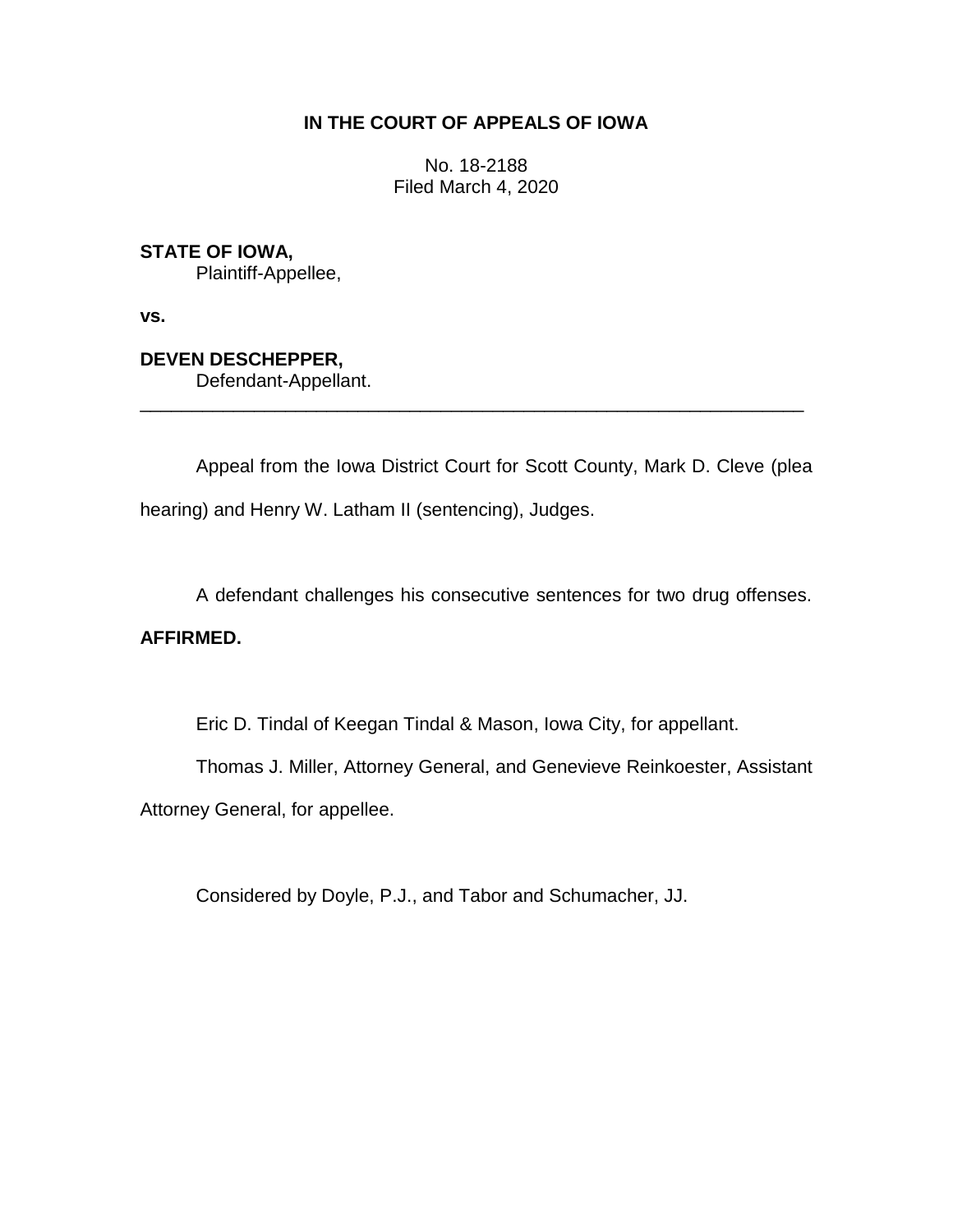#### **TABOR, Judge.**

Deven Deschepper pleaded guilty to possession with intent to deliver marijuana, a class "D" felony, and possession of amphetamine, a serious misdemeanor. The district court sentenced him to an indeterminate term of five years on the felony and a determinate term of 365 days on the misdemeanor—to run consecutively. The court suspended incarceration and placed Deschepper on supervised probation for three years. He appeals, arguing the court abused its discretion in declining to defer judgment and in not stating a reason for the consecutive terms. Finding no abuse of discretion, we affirm the sentence.

We review a sentence to see if the district court properly exercised its discretion. *State v. Hill*, 878 N.W.2d 269, 272 (Iowa 2016). An abuse of discretion occurs if the grounds for the sentence are not supported by substantial evidence or are based on an erroneous application of the law. *Id*. Our task on appeal is not to second guess the sentencing court's decision but to assess "if it was unreasonable or based on untenable grounds." *State v. Formaro*, 638 N.W.2d 720, 725 (Iowa 2002).

To help us evaluate its exercise of discretion, a sentencing court must state on the record its reason for selecting the particular sentence. *See* Iowa R. Crim. P. 2.23(3)(d). Beyond that requirement, the court must explicitly state the reason for imposing consecutive sentences, though the court may rely on the same reason as it did in arriving at the underlying sentence. *See Hill*, 878 N.W.2d at 275.

2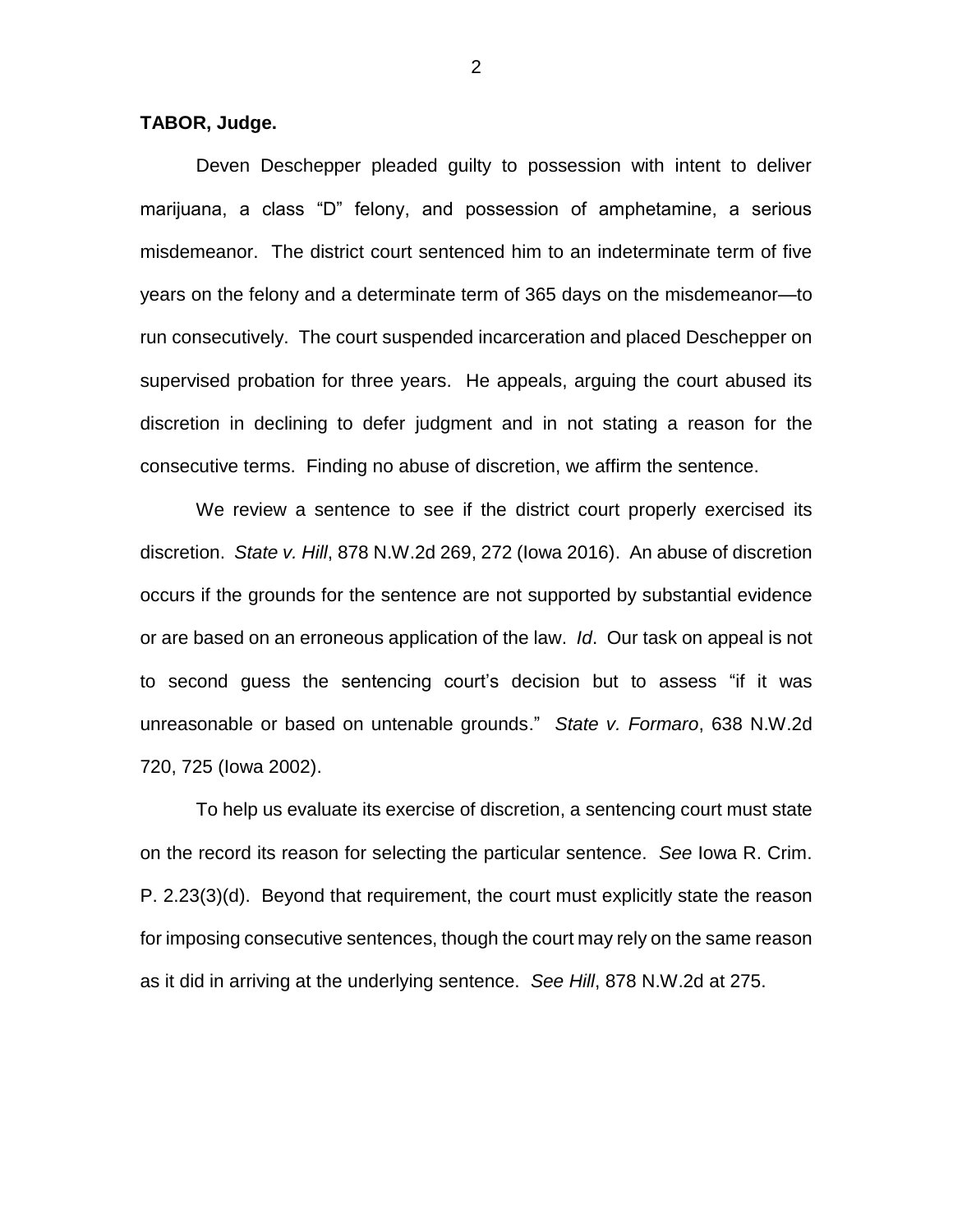In his first issue on appeal, Deschepper claims he was entitled to a deferred judgment<sup>1</sup> rather than probation. Deschepper believes the sentencing court abused its discretion by paying too much attention to his history of offending as a juvenile. He notes "at the time of sentencing [he] was only 20 years old and had a year of sobriety under his belt." Deschepper contends the court should have elevated his recent rehabilitation efforts and deferred judgment.

A sentencing court's mission is to consider all pertinent information before deciding which option "will provide maximum opportunity for the rehabilitation of the defendant, and for the protection of the community from further offenses by the defendant and others." Iowa Code § 901.5 . When exercising its sentencing discretion, the court must weigh relevant factors such as the nature of the offense and attending circumstances; the defendant's age; and the defendant's character, propensities, and chances of reform. Iowa Code § 907.5; *State v. Leckington*, 713 N.W.2d 208, 216 (Iowa 2006).

Here, the sentencing court carried out that mission. The court told Deschepper that it appreciated his allocution. Deschepper had expressed his gratitude for the addiction treatment he was receiving at the One Eighty Zone, a community outreach organization. The court told Deschepper, "I have seen a lot

 $\overline{a}$ 

<sup>&</sup>lt;sup>1</sup> The presentence investigation (PSI) report stated Deschepper did "not appear to be eligible" for a deferred judgment. *See* Iowa Code § 907.3(1)(a) (2019) (listing conditions disqualifying a defendant from receiving a deferred judgment). The PSI preparer did not say why. At the sentencing hearing, defense counsel asked for supervised probation. Counsel noted his client had never been granted a deferred judgment but counsel admitted he couldn't "actually tell if he is eligible or not based on the juvenile adjudications." Like the district court, we may assume without deciding Deschepper was eligible for a deferred judgment.